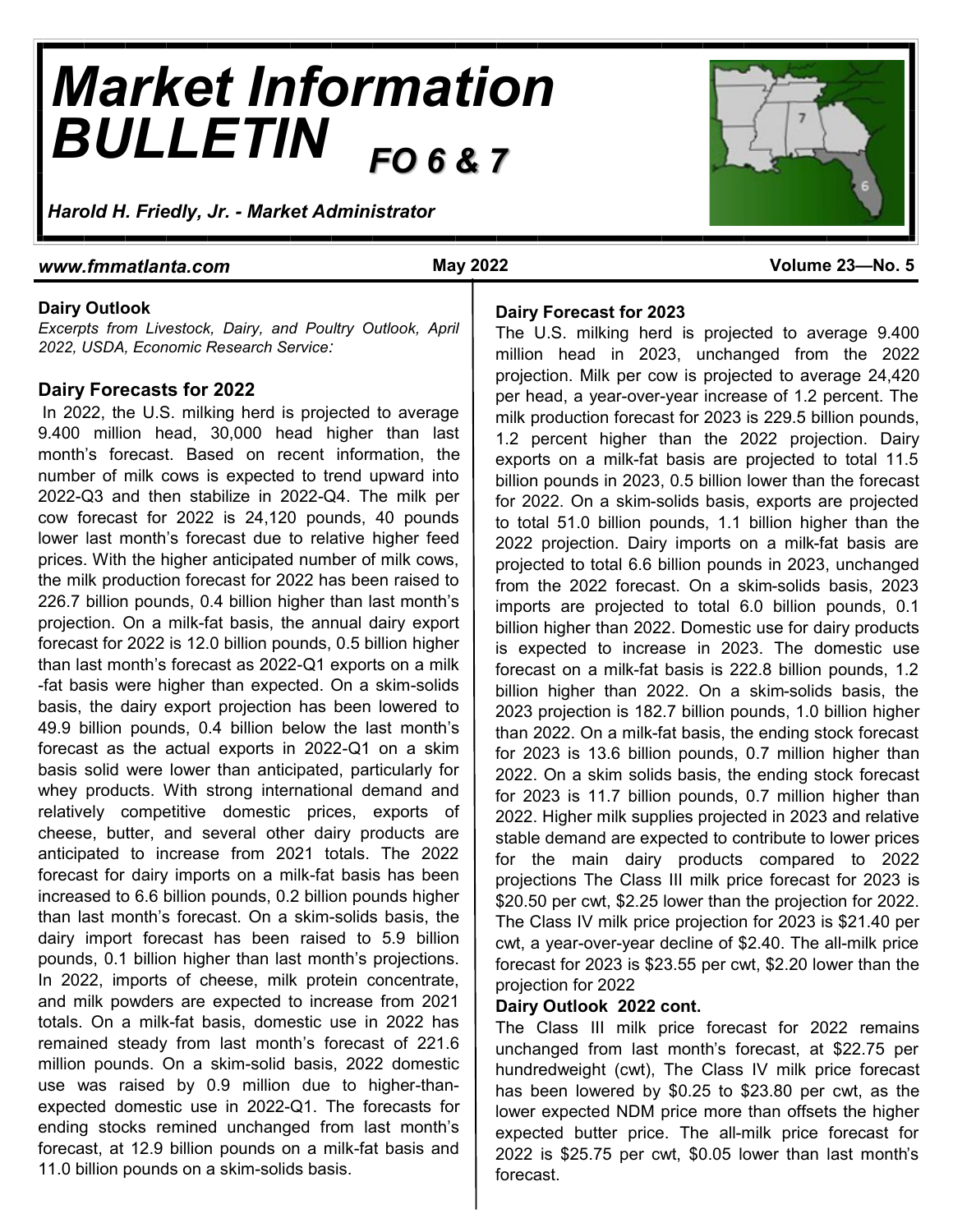#### **COMPUTATION OF UNIFORM PRICES POOL HIGHLIGHTS**

#### **F.O. 6 - Florida: Uniform Price - April 2022**

 $\sim$   $\sim$ 

| <b>Producer Milk</b>                                                                  |                    |             |                         |             |                                |                                                                                      |        |
|---------------------------------------------------------------------------------------|--------------------|-------------|-------------------------|-------------|--------------------------------|--------------------------------------------------------------------------------------|--------|
|                                                                                       | <b>Utilization</b> | Pounds      | Price per unit          |             | Value                          | <b>Producer Milk Utilization:</b>                                                    |        |
| Class I Skim Milk                                                                     | 85.11%             | 173,434,692 | \$13.98                 | /cwt.       | \$24,246,169.94                | Class I:                                                                             | 83.90% |
| Class I Butterfat                                                                     | 52.26%             | 4,039,396   | \$3.1098                | $/$ lb.     | 12,561,713.68                  | Class II:                                                                            | 13.89% |
| Class I Differential at Location                                                      |                    | 177,474,088 |                         |             | 9,907,956.88                   | Class III:                                                                           | 1.82%  |
| <b>Total Class I Milk</b>                                                             | 83.90%             | 177,474,088 |                         |             | \$46,715,840.50                | Class IV:                                                                            | 0.39%  |
| Class II Skim Milk                                                                    | 12.76%             | 26,008,612  | \$15.21                 | /cwt.       | \$3,955,909.88                 |                                                                                      |        |
| <b>Class II Butterfat</b>                                                             | 43.60%             | 3.370.708   | \$3.1531                | $/$ lb.     | 10,628,179.41                  | <b>The Uniform Price</b>                                                             |        |
| <b>Total Class II Milk</b>                                                            | 13.89%             | 29,379,320  |                         |             | \$14,584,089.29                | for April 2022 was announced at \$29.13,<br>an increase of \$8.92 from April 2021.   |        |
| Class III Skim Milk                                                                   | 1.80%              | 3,669,201   | \$13.90                 | /cwt.       | \$510,018.93                   |                                                                                      |        |
| Class III Butterfat                                                                   | 2.27%              | 175,680     | \$3.1461                | $/$ lb.     | 552,706.85                     |                                                                                      |        |
| <b>Total Class III Milk</b>                                                           | 1.82%              | 3,844,881   |                         |             | \$1,062,725.78                 | <b>Total Producer Milk</b><br>for April 2022 totaled 211.5 million                   |        |
| Class IV Skim Milk                                                                    | 0.33%              | 674,762     | \$14.82                 | /cwt.       | \$99,999.72                    | pounds, an increase of 551,219 pounds                                                |        |
| <b>Class IV Butterfat</b>                                                             | 1.87%              | 144,521     | \$3.1461                | $/$ lb.     | 454,677.52                     | from April 2021.                                                                     |        |
| <b>Total Class IV Milk</b>                                                            | 0.39%              | 819,283     |                         |             | \$554,677.24                   |                                                                                      |        |
| <b>Producer Milk</b>                                                                  | 100.00%            | 211,517,572 |                         |             | \$62,917,332.81                | <b>Total Class I Milk</b><br>for April 2022 was 177.5 million pounds,                |        |
| <b>Adjustments</b>                                                                    |                    |             |                         |             |                                | an increase of 6.7 million pounds from                                               |        |
| Overage and Other Source                                                              |                    |             |                         |             | \$1,278.70                     | April 2021.                                                                          |        |
| <b>Inventory Adjustments</b>                                                          |                    |             |                         |             | \$1,666.63                     |                                                                                      |        |
| Producer Butterfat at Uniform Butterfat Price                                         |                    |             |                         |             | $-$ \$ 24,423,125.62           |                                                                                      |        |
| <b>Location Adjustments</b>                                                           |                    |             |                         |             | -\$339,221.73                  | <b>Class I Utilization</b>                                                           |        |
| 1/2 Balance in Producer Settlement Fund                                               |                    |             |                         |             | \$101,911.78                   | for April 2022 was 83.90%, an Increase<br>of 2.93 percentage points from April 2021. |        |
| <b>Total Skim Milk and Aggregate Value</b><br>Producer Settlement Fund Reserve        |                    |             | \$18.77440<br>\$0.04440 |             | \$38,259,842.57<br>\$90,487.46 |                                                                                      |        |
| Uniform Skim Milk Price (Hillsborough County, FL):<br><b>Uniform Butterfat Price:</b> |                    |             | \$18.73<br>\$3.1594     | /cwt<br>/lb |                                |                                                                                      |        |
| Uniform Price (Hillsborough County, FL):                                              |                    |             | \$29.13 /cwt            |             |                                |                                                                                      |        |
|                                                                                       |                    |             |                         |             |                                |                                                                                      |        |

#### **F.O. 7 - Southeast: Uniform Price - April 2022**

| <b>Producer Milk</b>                          |                    |               |                |         |                  |                                                                                    |        |
|-----------------------------------------------|--------------------|---------------|----------------|---------|------------------|------------------------------------------------------------------------------------|--------|
|                                               | <b>Utilization</b> | <b>Pounds</b> | Price per unit |         | Value            | <b>Producer Milk Utilization:</b>                                                  |        |
| Class I Skim Milk                             | 64.18%             | 237, 165, 552 | \$13.98        | /cwt.   | \$33,155,744.18  | Class I:                                                                           | 63.09% |
| Class I Butterfat                             | 36.26%             | 5,473,103     | \$3.1098       | /lb.    | 17,020,255.71    | Class II:                                                                          | 26.27% |
| Class I Differential at Location              |                    | 242,638,655   |                |         | 7,997,999.50     | Class III:                                                                         | 4.56%  |
| <b>Total Class I Milk</b>                     | 63.09%             | 242,638,655   |                |         | \$58,173,999.39  | Class IV:                                                                          | 6.08%  |
| Class II Skim Milk                            | 25.26%             | 93,351,528    | \$15.21        | /cwt.   | \$14,198,767.40  |                                                                                    |        |
| <b>Class II Butterfat</b>                     | 51.03%             | 7,700,434     | \$3.1531       | $/$ lb. | 24,280,238.49    | <b>The Uniform Price</b>                                                           |        |
| <b>Total Class II Milk</b>                    | 26.27%             | 101,051,962   |                |         | \$38,479,005.89  | for April 2022 was announced at \$27.35,<br>an increase of \$8.89 from April 2021. |        |
| Class III Skim Milk                           | 4.63%              | 17,091,409    | \$13.90        | /cwt.   | \$2,375,705.88   |                                                                                    |        |
| <b>Class III Butterfat</b>                    | 2.99%              | 451,024       | \$3.1461       | $/$ lb. | 1,418,966.62     |                                                                                    |        |
| <b>Total Class III Milk</b>                   | 4.56%              | 17,542,433    |                |         | \$3,794,672.50   | <b>Total Producer Milk</b><br>for April 2022 totaled 384.6 million pounds,         |        |
| Class IV Skim Milk                            | 5.93%              | 21,925,292    | \$14.82        | /cwt.   | \$3,249,328.26   | an decrease of 36 million pounds from                                              |        |
| <b>Class IV Butterfat</b>                     | 9.72%              | 1,466,223     | \$3.1461       | $/$ lb. | 4,612,884.17     | April 2021.                                                                        |        |
| <b>Total Class IV Milk</b>                    | 6.08%              | 23,391,515    |                |         | \$7,862,212.43   |                                                                                    |        |
| <b>Producer Milk</b>                          | 100.00%            | 384,624,565   |                |         | \$108,309,890.21 | <b>Total Class I Milk</b><br>for April 2022 was 243 million pounds,                |        |
| <b>Adjustments</b>                            |                    |               |                |         |                  | an decrease of 23 million pounds from                                              |        |
| Overage and Other Source                      |                    |               |                |         | \$0.00           | April 2021.                                                                        |        |
| <b>Inventory Adjustments</b>                  |                    |               |                |         | \$15,187.93      |                                                                                    |        |
| Producer Butterfat at Uniform Butterfat Price |                    |               |                |         | -\$47,513,333.42 |                                                                                    |        |
| <b>Location Adjustments</b>                   |                    |               |                |         | \$1,690,957.11   | <b>Class I Utilization</b>                                                         |        |
| 1/2 Balance in Producer Settlement Fund       |                    |               |                |         | \$174,322.79     | for April 2022 was 63.09%, a decrease<br>of 0.05 percentage points from            |        |
| <b>Total Skim Milk and Aggregate Value</b>    |                    |               | \$16.96111     |         | \$62,677,024.62  | April 2021.                                                                        |        |
| Producer Settlement Fund Reserve              |                    |               | \$0.04111      |         | \$151,908.87     |                                                                                    |        |
| Uniform Skim Milk Price (Fulton County, GA):  |                    |               | \$16.92        | /cwt    |                  |                                                                                    |        |
| <b>Uniform Butterfat Price:</b>               |                    |               | $$3.1485$ /lb  |         |                  |                                                                                    |        |

Uniform Price (Fulton County, GA):  $$27.35$  /cwt

#### **F.O. 6 - Florida: April 2022**

| <b>Producer Milk Utilization:</b><br>Class I:<br>Class II:<br>Class III:<br>Class IV:                                              | 83.90%<br>13.89%<br>1.82%<br>0.39% |  |  |  |  |  |
|------------------------------------------------------------------------------------------------------------------------------------|------------------------------------|--|--|--|--|--|
| <b>The Uniform Price</b><br>for April 2022 was announced at \$29.13,<br>an increase of \$8.92 from April 2021.                     |                                    |  |  |  |  |  |
| <b>Total Producer Milk</b><br>for April 2022 totaled 211.5 million<br>pounds, an increase of 551,219 pounds<br>from April 2021.    |                                    |  |  |  |  |  |
| <b>Total Class I Milk</b><br>for April 2022 was 177.5 million pounds,<br>an increase of 6.7 million pounds from<br>April 2021.     |                                    |  |  |  |  |  |
| <b>Class I Utilization</b><br>for April 2022 was 83.90%, an Increase<br>of 2.93 percentage points from April 2021.                 |                                    |  |  |  |  |  |
|                                                                                                                                    |                                    |  |  |  |  |  |
| F.O. 7 - Southeast: April 2022                                                                                                     |                                    |  |  |  |  |  |
| <b>Producer Milk Utilization:</b><br>Class I:<br>Class II:<br>Class III:<br>Class IV:                                              | 63.09%<br>26.27%<br>4.56%<br>6.08% |  |  |  |  |  |
| <b>The Uniform Price</b><br>for April 2022 was announced at \$27.35,<br>an increase of \$8.89 from April 2021.                     |                                    |  |  |  |  |  |
| <b>Total Producer Milk</b><br>for April 2022 totaled 384.6 million pounds,<br>an decrease of 36 million pounds from<br>April 2021. |                                    |  |  |  |  |  |
| <b>Total Class I Milk</b><br>for April 2022 was 243 million pounds,<br>an decrease of 23 million pounds from<br>April 2021.        |                                    |  |  |  |  |  |

#### **Class I Utilization**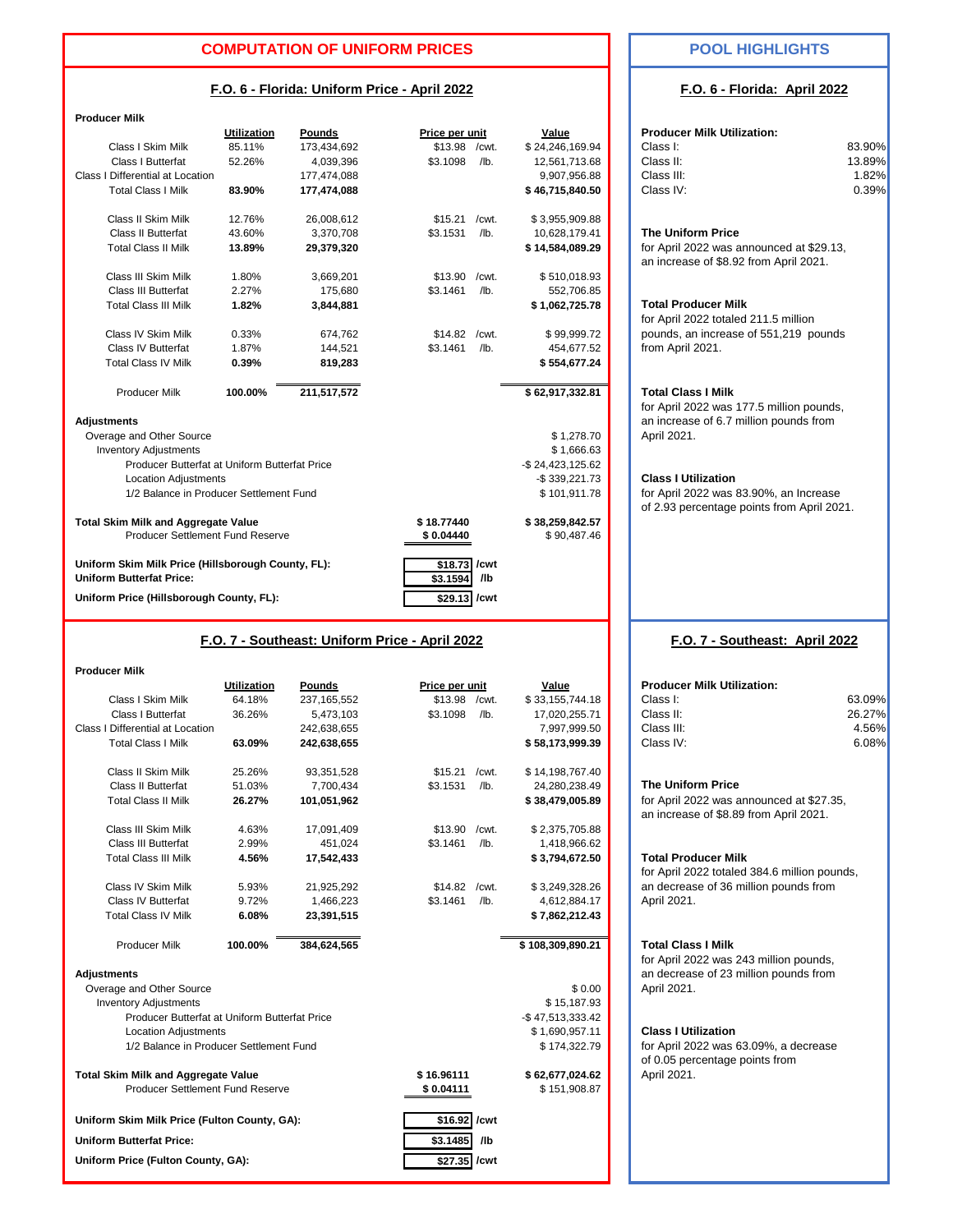## **Florida Market Summary**

 The minimum order uniform price for payment to producers supplying the Florida Order marketing area in April 2022 is \$29.13 per hundredweight for milk with a 3.5% butterfat test in Hillsborough County. This is .965 times the uniform skim milk price of \$18.73 per hundredweight plus 3.5 times the uniform butterfat price of \$3.1594 per pound. Payment to producers may be adjusted by location differentials, if applicable, and by properly authorized deductions.

Receipts of producer milk during April 2022 totaled 211.5 million pounds, 501,219 pounds more than April 2021. Florida producers supplied 171 million pounds of milk in April 2022 or an estimated 81% of the producer milk pooled in Florida. In April 2021, they supplied 89% of producer milk pooled on the Florida market. There were 9 regulated pool distributing plants and 2 cooperative associations submitting reports of receipts and utilization in the computation of the uniform prices for April 2022. Total in-area Class I route disposition was 227 million pounds in April 2022, 16 million pounds more than April 2021.

## **Southeast Market Summary**

 The minimum order uniform price for payment to producers supplying the Southeast Order marketing area during April 2022 is \$27.35 per hundredweight for milk with a 3.5% butterfat test in Fulton County, Georgia. This is .965 times the uniform skim milk price of \$16.92 per hundredweight plus 3.5 times the uniform butterfat price of 3.1485 per pound. Payment to producers may be reduced by location differentials, if applicable, and by properly authorized deductions. Receipts of producer milk during April 2022 totaled 385 million pounds. There were 17 regulated pool distributing plants, 1 pool supply plant and 10 cooperative associations submitting reports of receipts and utilization that were included in the computation of the uniform prices for April 2022. Total in-area Class I route disposition was 309.0 million pounds in April 2022, a decrease of 16.9 million pounds from April 2021.

### **WASDE Dairy Report** 1/ **WASDE – 624, May 12, 2022**

Milk production for 2023 is forecast above 2022 driven by gains in milk per cow, with the milk cow herd expected to average close to 2022 levels. Exports on a fat basis are forecast lower, largely on lower expected butter sales. On a skim-solids basis, exports are forecast higher with gains expected in cheese, skim milk powder, and whey sales. Imports are projected to grow on a skimsolids basis with higher imports of several dairy products but are unchanged on a fat basis. The Class III price is forecast lower on weaker cheese and whey prices. The Class IV price is forecast lower as well, with projections lower than 2022 for butter and non-fat dry milk. The 2023 all milk price is forecast at \$23.55 per cwt.

The 2022 milk production forecast is raised from the previous month, with higher milk cow inventories more than offsetting slower growth in milk per cow. Fat-basis exports are raised from the previous month mainly on stronger butter and cheese shipments. The skim-solids basis export forecast is lowered on weaker skim milk powder and whey exports. Fat basis and skim-solids basis import forecasts are raised from last month on higher expected imports of several dairies containing products. Cheese and butter prices are raised from the previous month on strong demand, but non-fat dry milk and whey prices are lowered. The Class III price is unchanged, and Class IV is lowered. The 2022 all milk price is forecast at \$25.75.<br><sup>1/</sup> The World Agricultural Supply and Demand Estimates (WASDE) report provides USDA's comprehensive forecasts of supply and

demand for major U.S. and global crops and U.S. livestock, including dairy. The WASDE report is available at [www.usda.gov/oce/commodity/wasde/.](http://www.usda.gov/oce/commodity/wasde/)